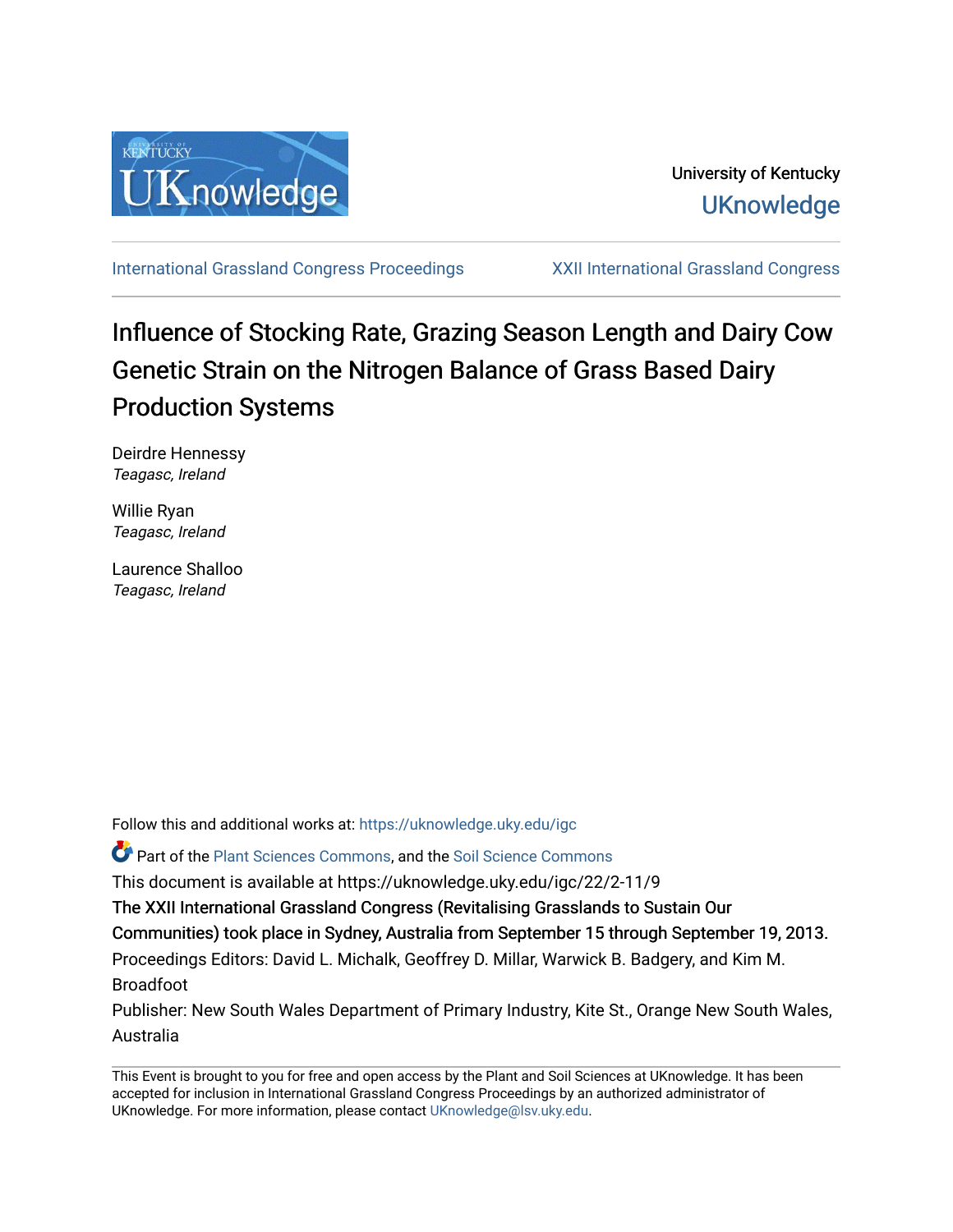# Influence of stocking rate, grazing season length and dairy cow genetic strain on the nitrogen balance of grass based dairy production systems

# *Deirdre Hennessy, Willie Ryan and Laurence Shalloo*

Teagasc, Animal and Grassland Research and Innovation Centre, Moorepark, Fermoy, Co. Cork, Ireland Contact email: Deirdre.hennessy@teagasc.ie.

**Keywords:** N balance, N use efficiency, N surplus, grazing season length, stocking rate, grass.

## **Introduction**

Stocking rate (SR), grazing season (GS) length and Holstein-Friesian (HF) strain can have a profound effect on the productivity of grass-based milk production systems. The optimum SR is that which gives the maximum sustainable economic output of product per unit area. Increasing SR increases output per ha, but also requires increased inputs of feed and fertilizer. Increasing the proportion of grazed grass utilized for milk production improves the economic sustainability of the system (Dillon *et al.* 2008). Nitrogen (N) use efficiency is one of the key drivers of environmentally and economically sustainable agricultural production systems. Achieving the optimum balance between profitable agriculture and environmental protection is challenging. When production is maximised and output is near equilibrium, all further N inputs are lost to the environment (Rotz *et al.* 2005), and can result in contamination of waters and contributions to greenhouse gas emissions. A N balance model was used to assess the N use efficiency of components of spring calving grass-based dairy production systems; those components being SR, GS length and HF strain.

### **Materials and Methods**

The physical farm input data were obtained from a number of research experiments undertaken at Teagasc, Animal and Grassland Research and Innovation Centre, Moorepark, Fermoy, Co. Cork, Ireland. The strain study consisted of three divergent strains of Holstein-Friesian (HF) dairy cows - high-production North American (HP), high-durability North American (HD) and New Zealand (NZ), managed across a variety of Irish pasture-based production systems the Moorepark Blueprint system (MP), a high concentrate input system (HC) and a high stocking rate system (HS); giving nine treatments. This study is described in detail by Horan *et al.* (2004) and McCarthy *et al.* (2007).

The grazing season (GS) length experiment had three spring turnout dates (1 February, 21 February and 15 March) and three autumn housing date (25 October, 10 November and 25 November), giving nine treatments. This study is described in detail by Ryan *et al*. (2012).

The stocking rate (SR) experiment consisted of three SRs with three different levels of fertilizer application. The three SRs were 2.0, 2.47 and 2.94 LU/ha. The three annual N fertiliser rates applied to the 2.0 LU/ha treatment were

125, 165 and 205 kg N/ha/year; at the 2.47 LU/ha stocking rate N fertiliser application rates were 165, 205 and 245 kg N/ha/year, and at the 2.94 LU/ha stocking rate the N fertiliser application rates were 205, 245 and 285 kg N/ha/year; giving nine treatments. This experiment is described by Ryan (2011). The Moorepark Dairy Systems Model (MDSM; Shalloo *et al.* 2005) used the grazing management data, sources and quantities of N inputs, and types and quantities of N outputs from each treatment to simulate the performance of the dairy production systems. The production data were then used in a N balance model (Ryan *et al.* 2011) to calculate N use efficiency, N surplus and N loss.

### **Results**

In all experiments, the N input to the systems was primarily in the form of stocking rate (cows/ha), feed, fertiliser and replacement animals. The main N output was N in milk. The N use efficiency of HF strain is largely influenced by replacement rate at a given concentrate supplementation rate. Increasing replacement rate due fertility issues surrounding seasonal calving systems reduces N use efficiency as a result of increased N surplus (Table 1). Increasing GS length by 30 days increased milk N output by 6%, as a result N surplus per ha was reduced and N use efficiency increased (Table 1). Nitrogen use efficiency per cow was similar across a range of SRs (mean 24.7%). Annual farm gate N surplus per ha increased with increasing SR, however, increasing SR while maintaining fertiliser N input constant increased N use efficiency by approximately 22% (Table 1). The variation in N surplus was greatest between the systems stocked at 2 LU/ha, where production remained similar. Nitrogen use efficiency was greater when SR was increased while N fertiliser application rate remained the same, for example the treatment stocked at 2.47 LU/ha receiving 205 had a greater N use efficiency than the treatment stocked at 2 LU/ha receiving 205 kg N/ha.

Overall increases in N use efficiency and reductions in N surpluses and N losses achieved through selecting appropriate strains for a feeding systems or increasing grazing season length or matching N fertiliser application and stocking rate to match the grass production of the grazing system are individually quite small, as shown in Table 1. However, combining components of grazing systems that reduce N surpluses and increase N use